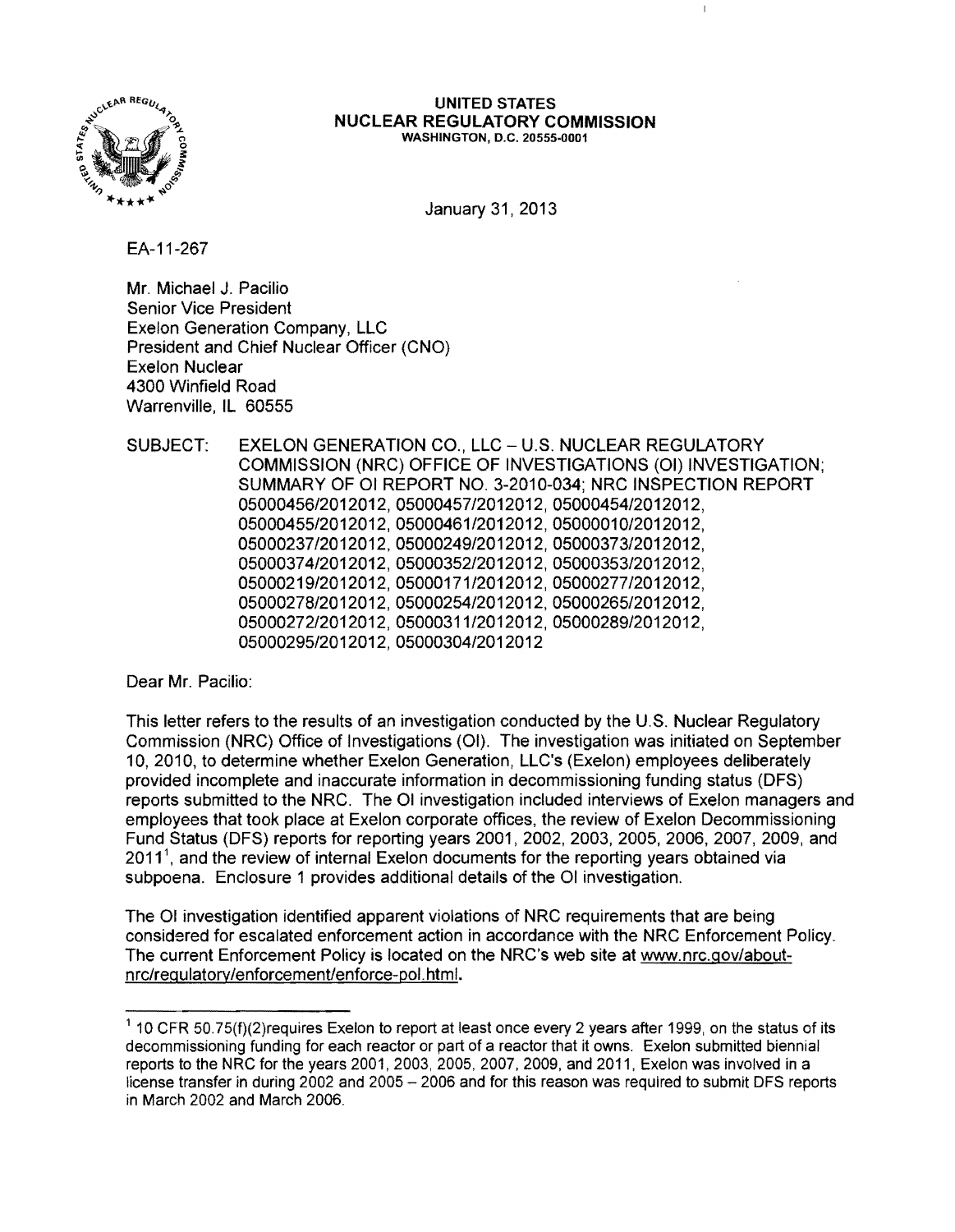The investigation determined that Exelon apparently failed to provide complete and accurate information to the NRC in the 2005, 2006, 2007, and 2009 Exelon DFS reports. Specifically, the March 31,2005, March 31, 2006, March 31,2007, and March 31,2009, DFS reports state the amount reported for each reactor was determined in accordance with Title 10 of the Code of Federal Regulations (10 CFR) 50.75(b) and the applicable formulas of 10 CFR 50.75(c). The NRC identified multiple instances in which the amount reported was a value that was less than the minimum required amount specified by 10 CFR 50.75(b) and (c)<sup>2</sup>. The DFS reports are material because the NRC requires licensees to report estimates of decommissioning costs that are greater but not less than estimates calculated in accordance with 50.75(b) and (c). Exelon submitted estimates that were not calculated in accordance with the regulations, yet represented and certified that the estimates were calculated in accordance with the regulations. Therefore, Exelon appears to be in violation of 10 CFR 50.9, regarding completeness and accuracy of information.

Before the NRC makes its enforcement decision, we request Exelon's participation in a predecisional enforcement conference (PEC). The conference will be transcribed and will be closed to public observation in accordance with the NRC Enforcement Policy because the findings are based on an NRC 01 report that has not been publicly disclosed. Please contact Mr. Michael Dudek, Chief, Plant Licensing Branch 3-2, at 301-415-6500, within 10 days of the date of this letter to notify the NRC of your willingness to participate in a pre-decisional enforcement conference. In general, the NRC attempts to hold a conference within 30 days of the date of this letter.

This conference is being held to obtain information to assist the NRC in making an enforcement decision. The conference will afford Exelon the opportunity to provide its perspective on the apparent violation and any other information that Exelon believes the NRC should take into consideration before making an enforcement decision. The topics discussed during the conference may include: information to determine whether a violation occurred, information to determine the significance of a violation, information related to the identification of a violation, and information related to any corrective actions taken or planned to be taken. In presenting Exelon's corrective actions, you should be aware that the promptness and comprehensiveness of the actions will be considered in assessing any civil penalty for the apparent violations.

This issue was discussed with members of your staff during a conference call on January 24, 2013; this letter is being administratively tracked as NRC Inspection Report 05000456/2012012,05000457/2012012, 0500045412012012, 05000455/2012012, 05000461/2012012, 05000010/2012012,05000237/2012012,05000249/2012012, 05000373/2012012, 05000374/2012012, 05000352/2012012, 05000353/2012012, 05000219/2012012,05000171/2012012, 05000277/2012012,05000278/2012012, 05000254/2012012,05000265/2012012, 05000272/2012012, 05000311/2012012, 05000289/2012012,05000295/2012012, 05000304/2012012. Please be advised that the number and characterization of the apparent violations described herein may change as a result of further NRC review. You will be advised by separate correspondence of the results of our deliberations in this matter.

<sup>&</sup>lt;sup>2</sup> Although the manner in which the reported value was calculated is not the subject of this enforcement action, the instances in which the amount reported by Exelon was a value less than the minimum required amount specified by 10 CFR SO.7S(b) and (c) are provided in Enclosure 2.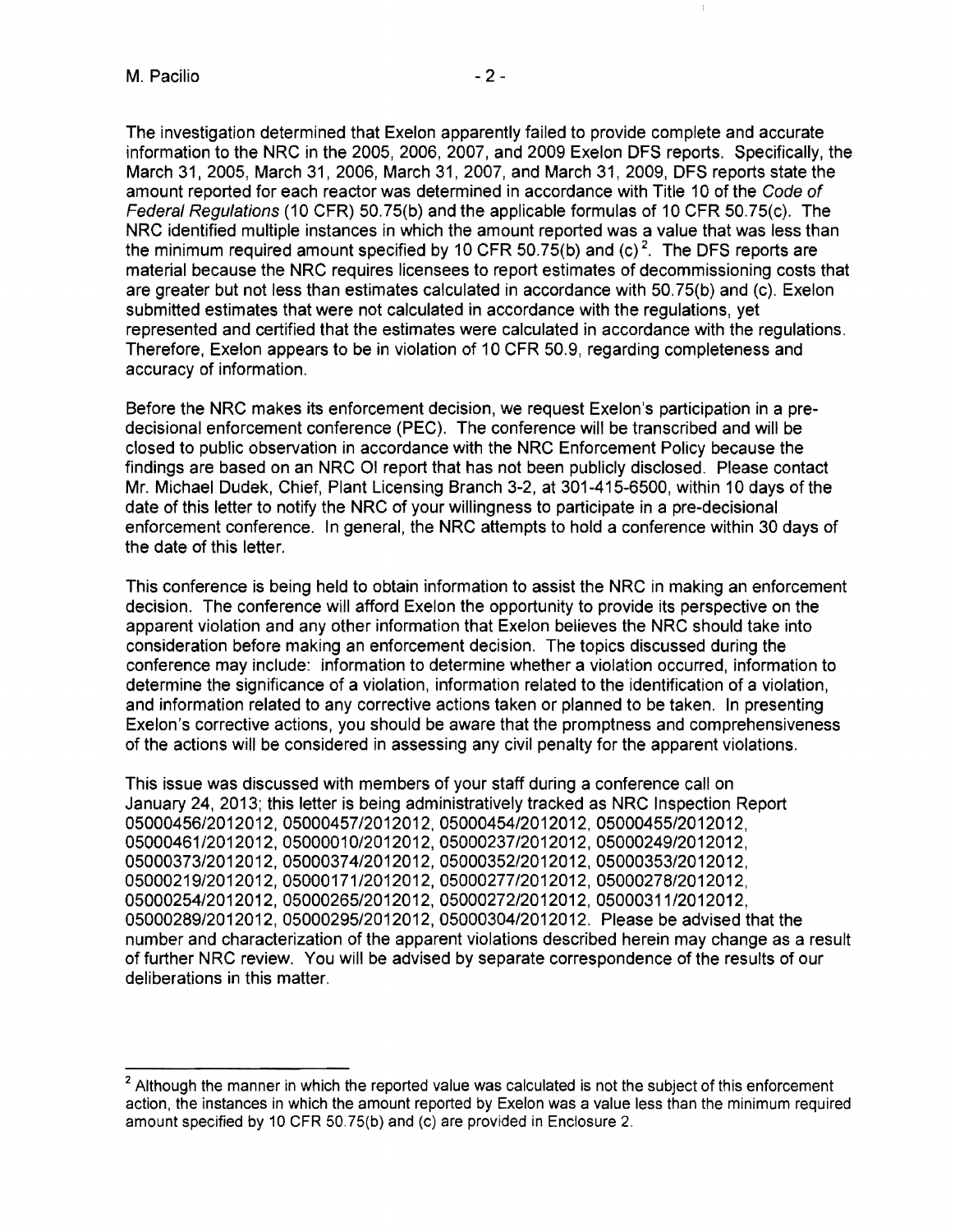$\sim$ 

In accordance with 10 CFR 2.390 of the NRC's "Rules of Practice," a copy of this letter, its enclosure, and your response concerning participation in a PEC, will be made available electronically for public inspection in the NRC Public Document Room or from the NRC's Agencywide Documents Access and Management System (ADAMS), accessible from the NRC Web site at http://www.nrc.gov/reading-rm/adams.html. To the extent possible, your response should not include any personal privacy, proprietary, or safeguards information so that it can be made available to the Public without redaction.

If you have any questions, please contact Mr. Michael Dudek, at 301-415-6500.

Sincerely,

allen D. Howe for

Ho K. Nieh, Director Division of Inspection & Regional Support Office of Nuclear Reactor Regulation

 $\bar{t}$ 

Docket Nos.: 05000456, 05000457, 05000454, 05000455, 05000461, 05000010, 05000237, 05000249,05000373,05000374,05000352, 05000353, 05000219, 05000171, 05000277, 05000278,05000254,05000265,05000272, 05000311, 05000289, 05000295,05000304

License Nos.: NPF-72, NPF-77, NPF-37, NPF-66, NPF-62, DPR-2, DPR-19, DPR-25, NPF-11, NPF-18, NPF-39, NPF-85, DPR-16, DPR-12, DPR-44, DPR-56, DPR-29, DPR-30, DPR-70, DPR-75, DPR-50, DPR-39. DPR-48

Enclosures: As stated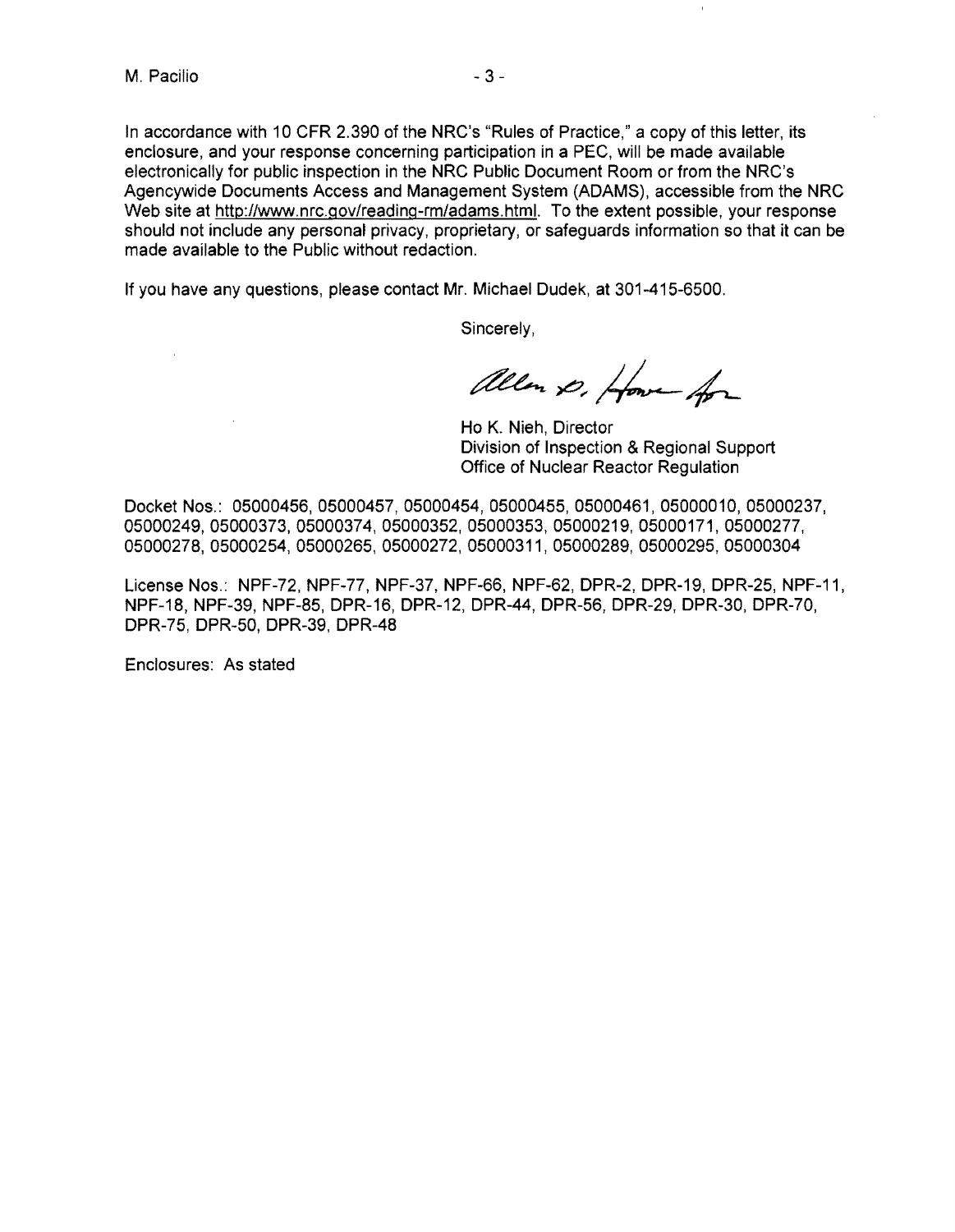## FACTUAL SUMMARY OF NRC INVESTIGATION

On September 10, 2010, the U.S. Nuclear Regulatory Commission's Office of Investigations (01), Region III Field Office, initiated an investigation to determine whether employees of Exelon Generation LLC (Exelon), deliberately provided incomplete and inaccurate information to the NRC in its March 31,2009, decommissioning funding status (DFS) report.

On March 31,2009, Exelon submitted its decommissioning funding status (DFS) report to the NRC (ADAMS Accession No. ML090900436). The DFS report states that the report is in accordance with 10 CFR 50.75(b), (c), (e){1)(i), and (f)(1). The submission further stated, "All of these cost estimates are greater than the amount specified in 10 CFR 50.75(c) and are based on a period of safe storage that is specifically described in the estimates."1 As part of its review of the 2009 Exelon DFS report, the NRC staff independently calculated the minimum amount of funds using the 10 CFR 50.75(b)(1) minimum formula. Comparing the minimum formula amounts to the amounts reported by Exelon, the staff found Exelon's reported decommissioning funding estimates for 23 plants<sup>2</sup> fell below the minimum estimates required pursuant to 10 CFR 50.75(b) and (c). The underreporting of decommissioning funding cost estimates for 2009 was of particular concern to the NRC staff because the total amount of shortfalls was significant and impacted several reactors in the Exelon fleet.

As part of the investigation, the NRC obtained internal Exelon calculations used in the preparation of DFS reports for reporting years 2001, 2002, 2003, 2005, 2006<sup>3</sup>, 2007, 2009, and 2011 via subpoena. The internal Exelon calculations show (1) when Exelon began calculating decommissioning funding estimates using formulas not allowed pursuant to 10 CFR 50.75; (2) when the impermissible reporting of the estimates began; (3) the period during which the impermissible reporting continued; (4) how many instances of underreporting occurred due to improperly calculated and reported estimates; and (5) the total dollar amount of underreporting for years 2005, 2006, 2007, and 2009.

The evidence obtained during the investigation indicates that Exelon's DFS reports for 2001, 2002, and 2003 did not under report the amount of funds required for decommissioning. The decommissioning funding estimates reported by Exelon were equal to or greater than the NRC minimum formula for those years. The 2001, 2002, and 2003 DFS reports appear to include accurate values for the NRC minimum formula and an accurate description of the related calculations. Exelon documents associated with the 2003 DFS report indicate that site specific values less than the NRC minimum formula amount were calculated, but not reported to the NRC.

Internal Exelon calculations associated with the 2005 DFS report demonstrate that Exelon correctly calculated the NRC minimum formula amount; however, the minimum decommissioning cost estimates reported to the NRC were lower than allowed by regulations. The 2005 Exelon DFS report is the first instance of Exelon calculating and reporting decommissioning funding estimates less than the minimum estimate required pursuant to

<sup>1</sup> Attachment 1, n. 1 of the 2009 Exelon DFS report states: "The amount of decommissioning funds for the operating reactors is determined in accordance with 10 CFR 50 .75(b) and the applicable formulas in 10 CFR 50.75(c) and is reported in beginning of year 2009 dollars."

 $2^2$  See Enclosure 2 for a listing of the plants.

 $\degree$  Exelon was involved in a license transfer in 2005 – 2006 and for this reason was required to submit a DFS report in March 2006.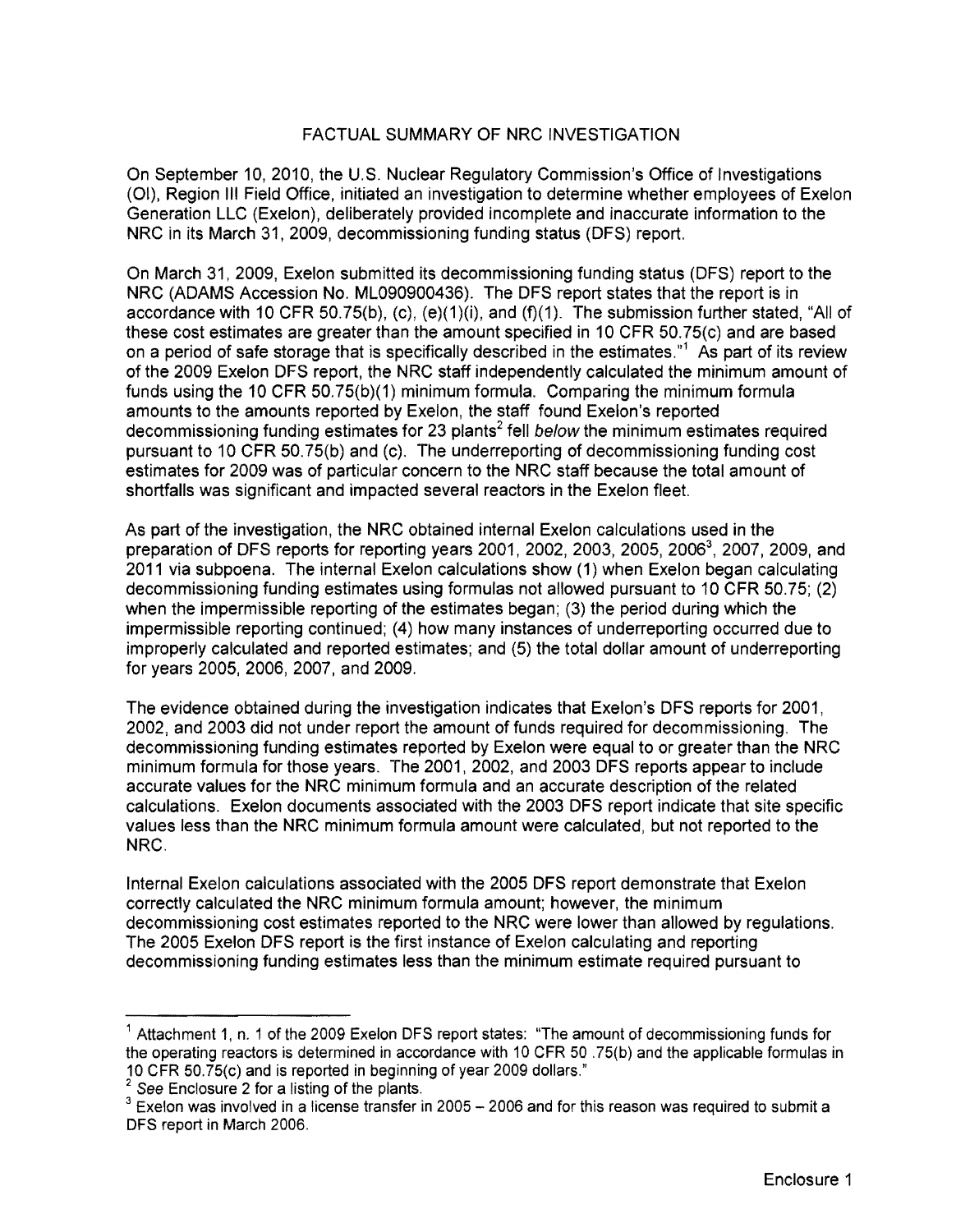10 CFR 50.75(c). Lower cost estimates for 23 plants<sup>4</sup> were reported, although Exelon states in the 2005 report "[a]ll of these cost estimates are greater than the amount specified in 10 CFR 50.75 $(c)$ ."<sup>5</sup>

The 01 investigation also identified incomplete and inaccurate reporting of funding status information in the 2006 Exelon DFS report, the 2007 Exelon DFS report, Decommissioning Funding Assurance Plan dated July 29,2009 (ADAMS Accession No. ML09212016S), and in responses to RAls dated August 27,2009 (ADAMS Accession No. ML092400249), October 27, 2009 (ADAMS Accession No. ML093010121), November 16, 2009 (ADAMS Accession No. ML09321 0130), January 11, 2010 (ADAMS Accession No. ML 100120341), and March 10, 2010 (ADAMS Accession No. ML 100700098).

The internal Exelon spreadsheets for 2006, prepared by an Exelon executive, demonstrate decommissioning funding amounts calculated using either the NRC formula in 10 CFC 50.75 (b) and (c) or site-specific amounts equal to or greater than the NRC minimum. However, the 2006 DFS report also reported minimum cost estimates for 11 plants<sup>6</sup> that were less than allowed by 10 CFR SO.7S(b) and (c) (ADAMS Accession No. ML060900613).

The 2007 spreadsheets, prepared by an Exelon executive, identify columns of funding amounts calculated using the NRC formula. The spreadsheets also identify columns of cost estimates which are lower than the NRC formula. These lower estimates were provided for 23 plants<sup>7</sup> reported in Exelon's 2007 DFS Report (ADAMS Accession No. ML070800730).

After a series of Requests for Additional Information in 2009 and 2010 $^{\circ}$ , and interviews with an Exelon executive and an Exelon manager in 2011, Exelon submitted the 2011 DFS report (ADAMS Accession No. ML 110980080). The 2011 report contained minimum decommissioning funding estimates that appear to be calculated according to NRC regulations at 10 CFR 50.75{b) and (c). The internal Exelon spreadsheets for 2011 confirm that lower cost estimates, determined using a methodology not allowed by 10 CFR SO.7S(b) and (c), were no longer part of Exelon's decommissioning spreadsheets. The cost estimates calculated in the 2011 spreadsheets are the same as those reported to the NRC in the 2011 DFS report. In a May 2011 01 interview, an Exelon manager stated that he prepared the 2011 Exelon DFS Report and admitted that Exelon "actually updated the methodology" used in the report.

Notations in cells in internal Exelon spreadsheets used in the preparation of DFS reports for reporting years 2001,2002,2003,2005,2006,2007,2009, and 2011 identify senior level Exelon employees as being responsible for the calculation of cost estimates lower than allowed by 10 CFR SO.75(b) and (c). The evidence obtained during the investigation indicates that a senior Exelon executive and an Exelon manager exercised a high level of involvement and responsibility in the preparation of the DFS reports. One individual was responsible for the actual calculations and collection of data used in the calculations of the NRC minimum formula and the site-specific estimates in the DFS reports from 2001-2007. Both individuals were

<sup>4</sup> See Enclosure 2 for a listing of the plants.

5 Attachment 1, n. 1 of the 2005 Exelon DFS report states: ''The amount of decommissioning funds for the operating reactors is determined in accordance with 10 CFR 50.75(b) and the applicable formulas in 10 CFR 50 .75(c) and is reported in beginning of year 2005 dollars".

<sup>&</sup>lt;sup>o</sup> See Enclosure 2 for a listing of the plants.

 $\ell$  See Enclosure 2 for a listing of the plants.

<sup>&</sup>lt;sup>8</sup> Exelon's Decommissioning Funding Assurance Plan dated July 29, 2009, and in responses to RAIs dated August 27,2009, October 27,2009, November 16,2009, January 11,2010, and March 10, 2010.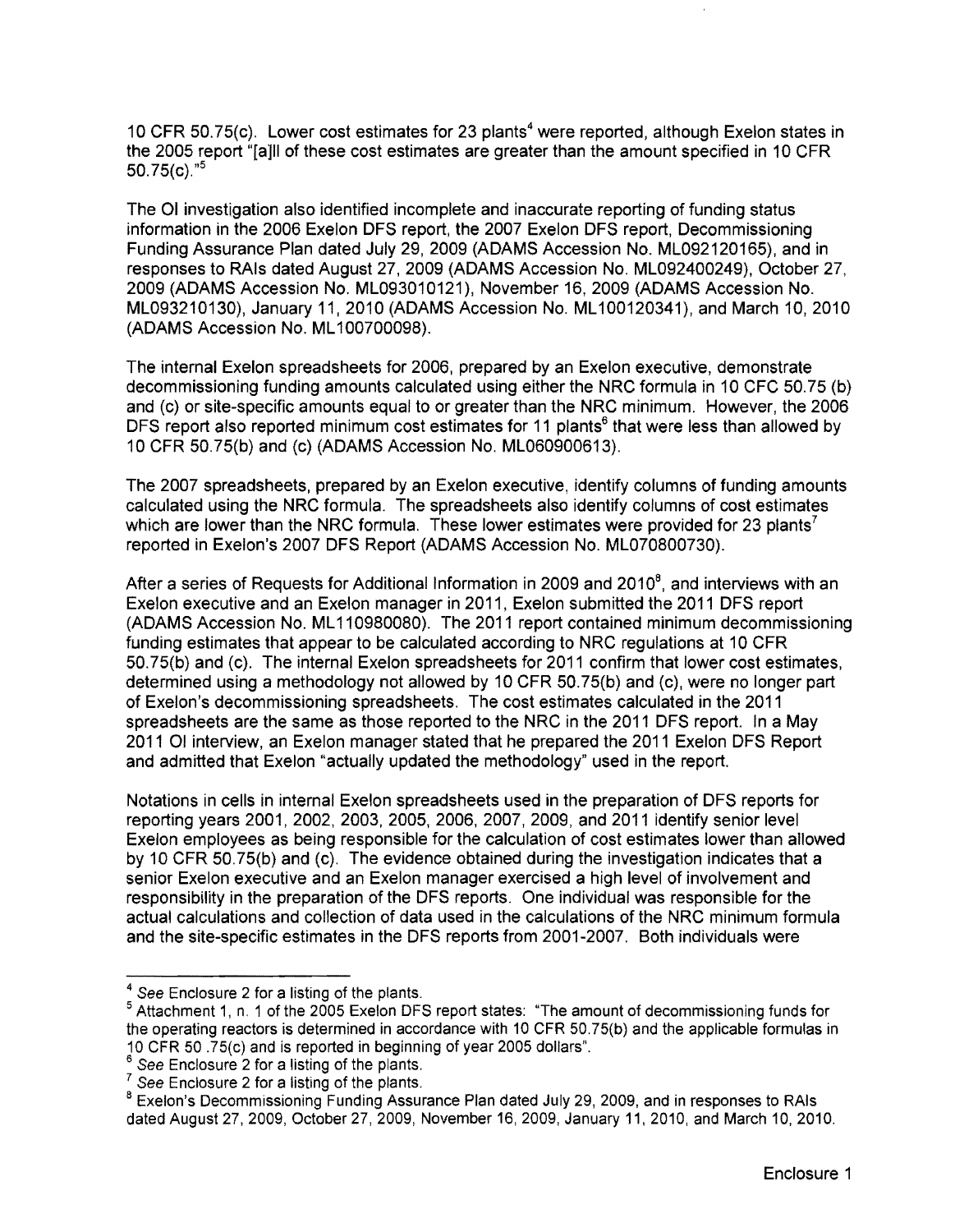involved with the preparation of the 2009 DFS report. In addition, internal Exelon documents, Exelon responses to Requests for Additional Information during 2009 and 2010, and investigation testimony indicate that these senior managers understood the requirements of 10 CFR 50.75 and confirm that the individuals were involved in the preparation of Exelon DFS reports at issue.

In internal Exelon email correspondence dated February 10, 2009, a senior Exelon executive stated that "the NRC requires a certain minimum decommissioning funding level, as determined by one of the acceptable methods in 10 CFR 50.75" and that Exelon is required to report this information biennially for operating plants. He further stated that "one method is using the formula in 10 CFR 50.75," and "another method is to use site specific decommissioning cost estimates, but the caveat is that the site specific estimate must be greater that the NRC formula minimum funding amount." He then stated the, "consequences of not meeting the NRC minimum funding requires: (a) a deposit in the amount necessary to make up for the shortfall, (b) a parent company guarantee backed by 6 times the face amount in net tangible assets, or (c) other funding mechanism such as a letter of credit." Further evidence showed that during a presentation to the Risk Oversight Committee on April 27,2009, the senior Exelon executive provided information on the NRC minimum funding requirements. This presentation included information of site-specific studies and the statement that site-specific studies "may be used ... if the site-specific amount is larger than the formula amount." During a transcribed interview on February 8, 2011, the same senior Exelon executive confirmed his understanding of the regulations when he stated, "you can either use the formula that's in NRC regulation or you can use a site-specific decommissioning ... the restriction, as I understand it, is that the site-specific cost estimate must be greater than the NRC minimum funding amount."

The 01 investigation identified that the Exelon manager was responsible for the actual calculations and collecting the data for the calculations based on the NRC minimum formula and the site-specific estimates in the 2009 DFS report. During a transcribed interview on February 8, 2011, this Exelon manager stated that if the amount of money in the trust fund did not meet the NRC minimum funding assurance requirement, then a site-specific calculation was performed. He said that either method can be used for the NRC reporting, however, he clarified that there is no NRC guidance suggesting that Exelon could report a number less than the NRC minimum requirement. When asked directly whether the regulations allow the site specific cost estimate to be reported if it's less that the amount of the NRC minimum, the Exelon manager replied, "no."

Based upon the evidence developed, the 01 investigation did substantiate that a senior Exelon executive and an Exelon manager appear to have deliberately provided incomplete and inaccurate information to the NRC in Exelon's 2005,2006,2007, and 2009 DFS reports. These actions appear to have placed Exelon in violation of 10 CFR 50.9.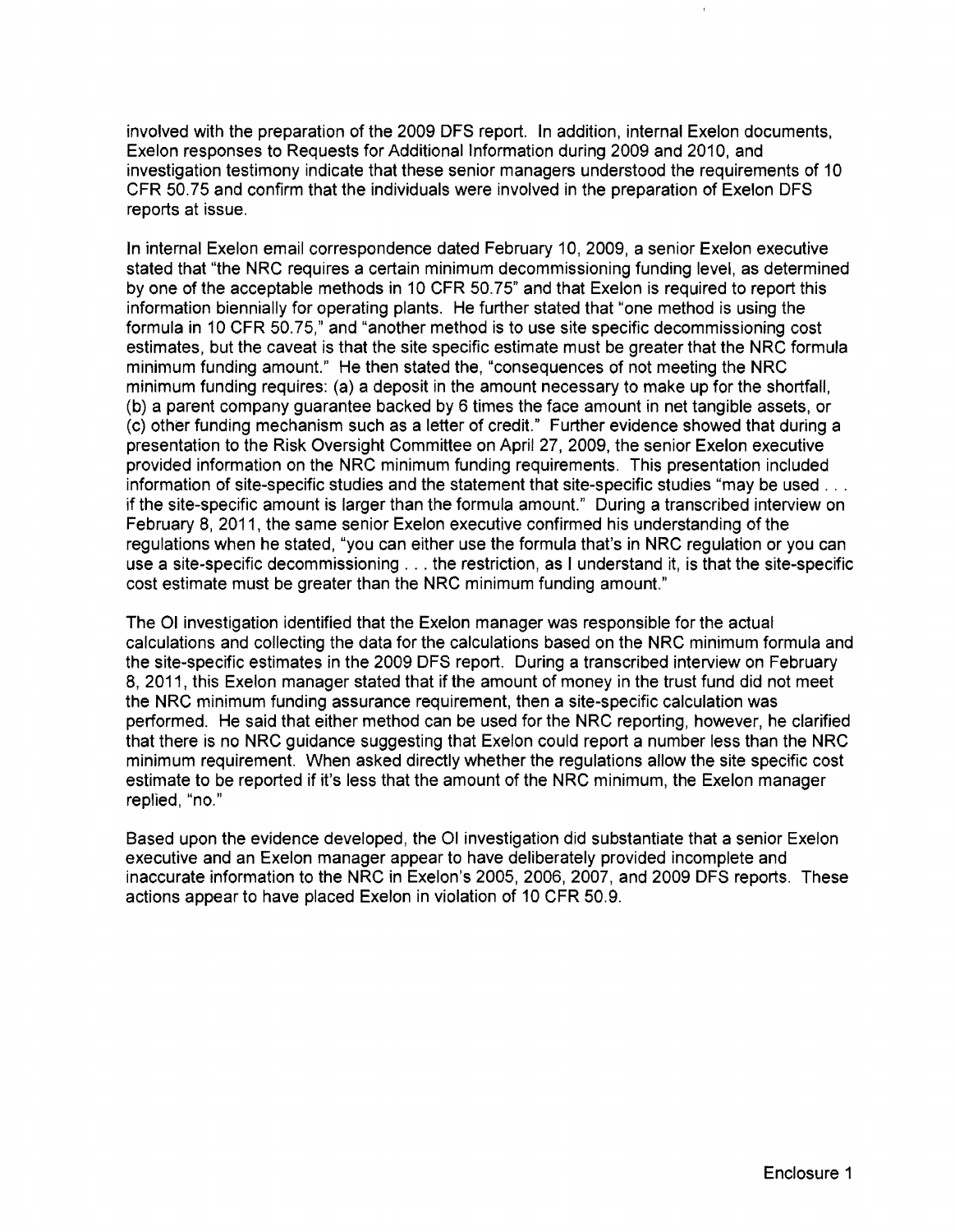## INSTANCES OF APPARENT INACCURATE REPORTING

The reported values in Exelon's DFS reports were purported to be either determined in accordance with 10 CFR 50.75(b) and the applicable formulas in 10 CFR 50.75(c), or to be based upon site-specific cost estimates for permanently shutdown reactors. An 'X' indicates that the value reported by Exelon was less than allowed by regulations<sup>1</sup>.

| Facility                  | 2005                                 | 2006                      | 2007                                 | 2009                      |
|---------------------------|--------------------------------------|---------------------------|--------------------------------------|---------------------------|
|                           | Report                               | Report                    | Report                               | Report                    |
| Braidwood, Unit 1         | $X^2$                                |                           | $X^2$                                | $X^2$                     |
| Braidwood, Unit 2         | $\overline{\mathsf{x}^2}$            |                           | $\overline{\mathsf{X}^2}$            | $X^2$                     |
| Byron, Unit 1             | $\overline{\mathsf{X}^2}$            |                           | $\overline{\mathsf{X}^2}$            | $\overline{\mathsf{X}^2}$ |
| Bryon, Unit 2             | $\overline{\mathsf{x}^{\mathsf{z}}}$ |                           | $\overline{\chi^2}$                  | $\overline{\mathsf{X}^2}$ |
| Clinton                   | $\overline{\mathsf{x}^2}$            |                           | $\overline{\mathsf{x}^2}$            | $\overline{\mathsf{x}^2}$ |
| Dresden, Unit 1           | $\overline{\mathsf{x}^3}$            |                           | $X^3$                                | $X^3$                     |
| Dresden, Unit 2           | $\overline{\mathsf{x}^2}$            |                           | $\overline{\mathsf{X}^2}$            | $\overline{\mathsf{X}^2}$ |
| Dresden, Unit 3           | $\overline{\mathsf{x}^{\mathsf{z}}}$ |                           | $\overline{\mathsf{X}^2}$            | $\overline{\mathsf{X}^2}$ |
| LaSalle, Unit 1           | $\overline{\mathsf{x}^2}$            |                           | $\overline{\mathsf{X}^2}$            | $\overline{\mathsf{X}^2}$ |
| LaSalle, Unit 2           | $\overline{\mathsf{x}^2}$            |                           | $\overline{\mathsf{x}^2}$            | $\overline{\mathsf{X}^2}$ |
| Limerick, Unit 1          | $\overline{\mathsf{x}^2}$            |                           | $\overline{X^2}$                     | $\overline{\mathsf{X}^2}$ |
| Limerick, Unit 2          | $\overline{\mathsf{x}^{\mathsf{z}}}$ |                           | $\overline{\mathsf{x}^2}$            | $X^2$                     |
| <b>Oyster Creek</b>       | $\overline{\mathsf{X}^2}$            | $\overline{\mathsf{X}^2}$ | $X^3$                                | $X^3$                     |
| Peach Bottom, Unit 1      | $\overline{\mathsf{x}^{\mathsf{3}}}$ | $X^3$                     | $X^3$                                | $X^3$                     |
| Peach Bottom, Unit 2      | $\overline{\mathsf{X}^2}$            | $\overline{\mathsf{X}^2}$ | $\overline{\mathsf{X}^2}$            | $X^2$                     |
| Peach Bottom, Unit 3      | $\overline{\mathsf{x}^2}$            | $\overline{\mathsf{x}^2}$ | $\overline{\mathsf{X}^2}$            | $X^2$                     |
| Quad Cities, Unit 1       | $\overline{\mathsf{X}^2}$            | $\overline{\mathsf{x}^2}$ | $\overline{\mathsf{x}^2}$            | $\overline{X^2}$          |
| Quad Cities, Unit 2       | $\overline{\mathsf{x}^2}$            | $\overline{\mathsf{x}^2}$ | $\overline{\mathsf{X}^2}$            | $X^2$                     |
| Salem, Unit 1             | $\overline{\mathsf{x}^2}$            | $\overline{\mathsf{X}^2}$ | $\overline{\mathsf{X}^2}$            | $\overline{\mathsf{X}^2}$ |
| Salem, Unit 2             | $\overline{\mathsf{x}^{\mathsf{z}}}$ | $\overline{\mathsf{x}^2}$ | $\overline{\mathsf{x}^{\mathsf{2}}}$ | $\overline{\mathsf{X}^2}$ |
| Three Mile Island, Unit 1 | $\overline{\mathsf{x}^2}$            | $\overline{\mathsf{X}^2}$ | $\overline{\mathsf{X}^2}$            | $\overline{\chi^2}$       |
| Zion, Unit 1              | $\overline{\mathsf{x}^3}$            | $\overline{\mathsf{X}^3}$ | $\mathsf{X}^3$                       | $X^3$                     |
| Zion, Unit 2              | $\overline{\mathsf{x}^3}$            | $\overline{\mathsf{x}^3}$ | $X^3$                                | $X^3$                     |

 $1$  10 CFR 50.75(f)(2) states, in part, that the information in this report [the decommissioning funding report] must include the amount of decommissioning funds estimated to be required pursuant to 10 CFR 50.75(b) and (c).

 $^\epsilon$  The reported value was lower than the "NRC minimum" amount calculated by Exelon, as shown on internal Exelon spreadsheets.

<sup>&</sup>lt;sup>3</sup> The reported value was lower than the actual site specific cost estimate calculated by Exelon, as shown on internal Exeion spreadsheets.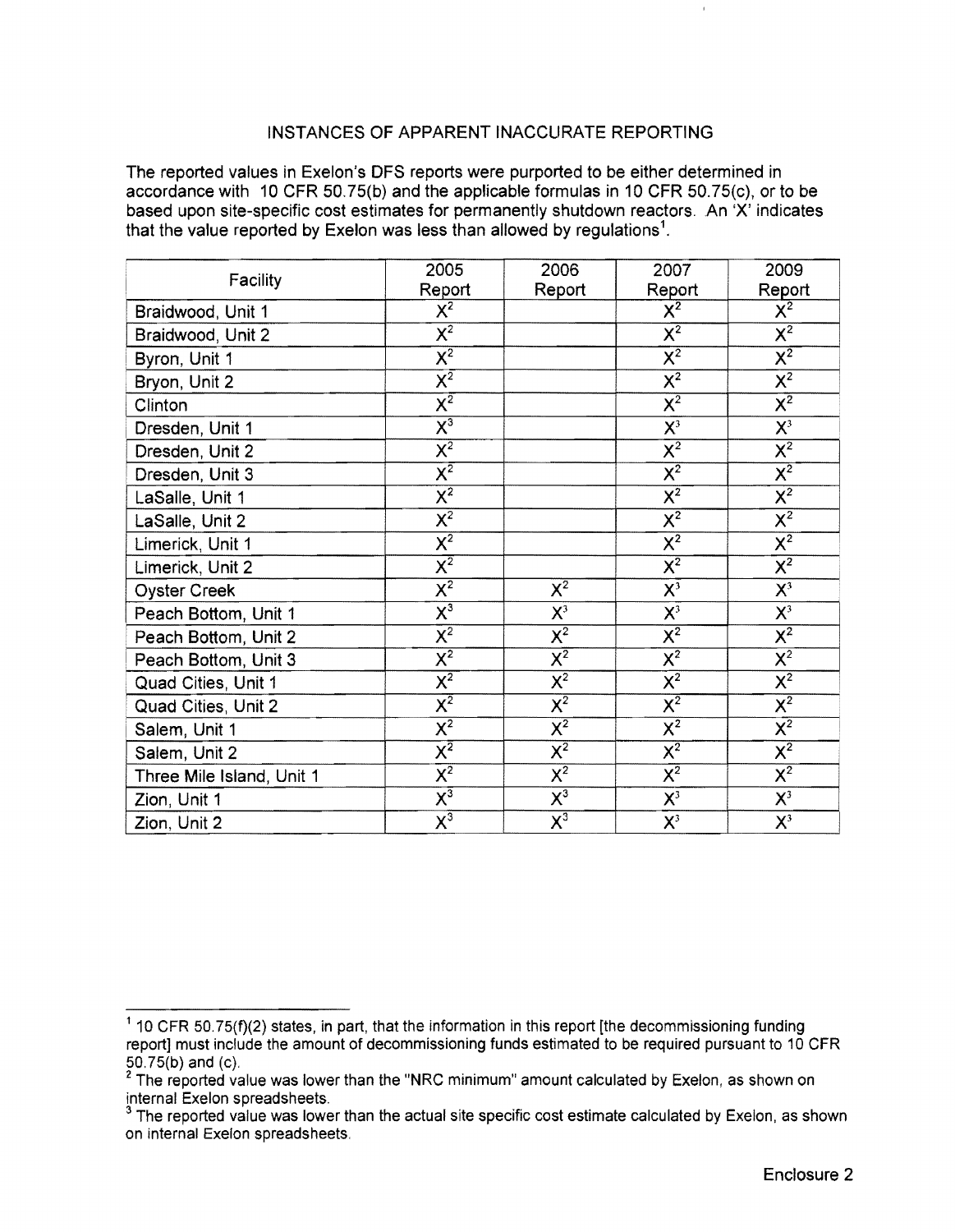In accordance with 10 CFR 2.390 of the NRC's "Rules of Practice," a copy ofthis letter, its enclosure, and your response concerning participation in a PEC, will be made available electronically for public inspection in the NRC Public Document Room or from the NRC's Agencywide Documents Access and Management System (ADAMS), accessible from the NRC Web site at http://www.nrc.gov/reading-rm/adams.html. To the extent possible, your response should not include any personal privacy, proprietary, or safeguards information so that it can be made available to the Public without redaction.

**If** you have any questions, please contact Mr. Michael Dudek, at 301-415-6500.

Sincerely, IRA!

Ho K. Nieh, Director Division of Inspection & Regional Support Office of Nuclear Reactor Regulation

Docket Nos.: 05000456,05000457,05000454,05000455, 05000461, 05000010, 05000237, 05000249,05000373, 05000374,05000352,05000353, 05000219, 05000171, 05000277, 05000278,05000254,05000265,05000272,05000311,05000289

License Nos.: NPF-72, NPF-77, NPF-37, NPF-66, NPF-62, DPR-2, DPR-19, DPR-25, NPF-11, NPF-18, NPF-39, NPF-85, DPR-16, DPR-12, DPR-44, DPR-56, DPR-29, DPR-30, DPR-70, DPR-75, DPR-50, DPR-39, DPR-48

Enclosure: As stated

### DISTRIBUTION: See next page

| X PUBLICLY AVAILABLE | NON-PUBLICLY AVAILABLE  |
|----------------------|-------------------------|
| SENSITIVE            | X NON-SENSITIVE         |
| ADAMS: Yes           | X SUNSI REVIEW COMPLETE |

### **ADAMS Accession No: ML13008A219**

| <b>OFFICE</b> | <b>INRR/DIRS: EC</b>            | INRR/DIRS/IFIB: BC INRR/DORL |                      | <b>RIIVOI</b>          | IOE                     |
|---------------|---------------------------------|------------------------------|----------------------|------------------------|-------------------------|
| <b>NAME</b>   | IJ. Bowen                       | IR. Turtil'                  | L. Lund <sup>2</sup> | $ R.$ Goetz $^{\circ}$ | IN. Hilton <sup>4</sup> |
| <b>DATE</b>   | 12/04/12                        | 12/11/12                     | 12/12/12             | 12/05/12               | 12/18/12                |
| <b>OFFICE</b> | lOGC.                           | <b>NRR/DIRS: DD</b>          | <b>INRR/DIRS: D</b>  |                        |                         |
| <b>NAME</b>   | $\mathsf{P}$ . Jehle $^{\circ}$ | IA. Howe                     | IH. Nieh             |                        |                         |
| <b>DATE</b>   | 101/08/13                       | 101/09/13                    | 01/30/13             |                        |                         |

# **OFFICIAL RECORD COpy**

<sup>1</sup> Concurrence received via e-mail from R. Turtil on December 11, 2012

 $2$  Concurrence received via e-mail from M. Dudek on December 12, 2012

<sup>&</sup>lt;sup>3</sup> Concurrence received via e-mail from R. Goetz on December 5, 2012

<sup>4</sup> Concurrence received via e-mail from N. Hilton on December 18, 2012

<sup>5</sup> Concurrence received via e-mail from P. Jehle on January 8, 2013